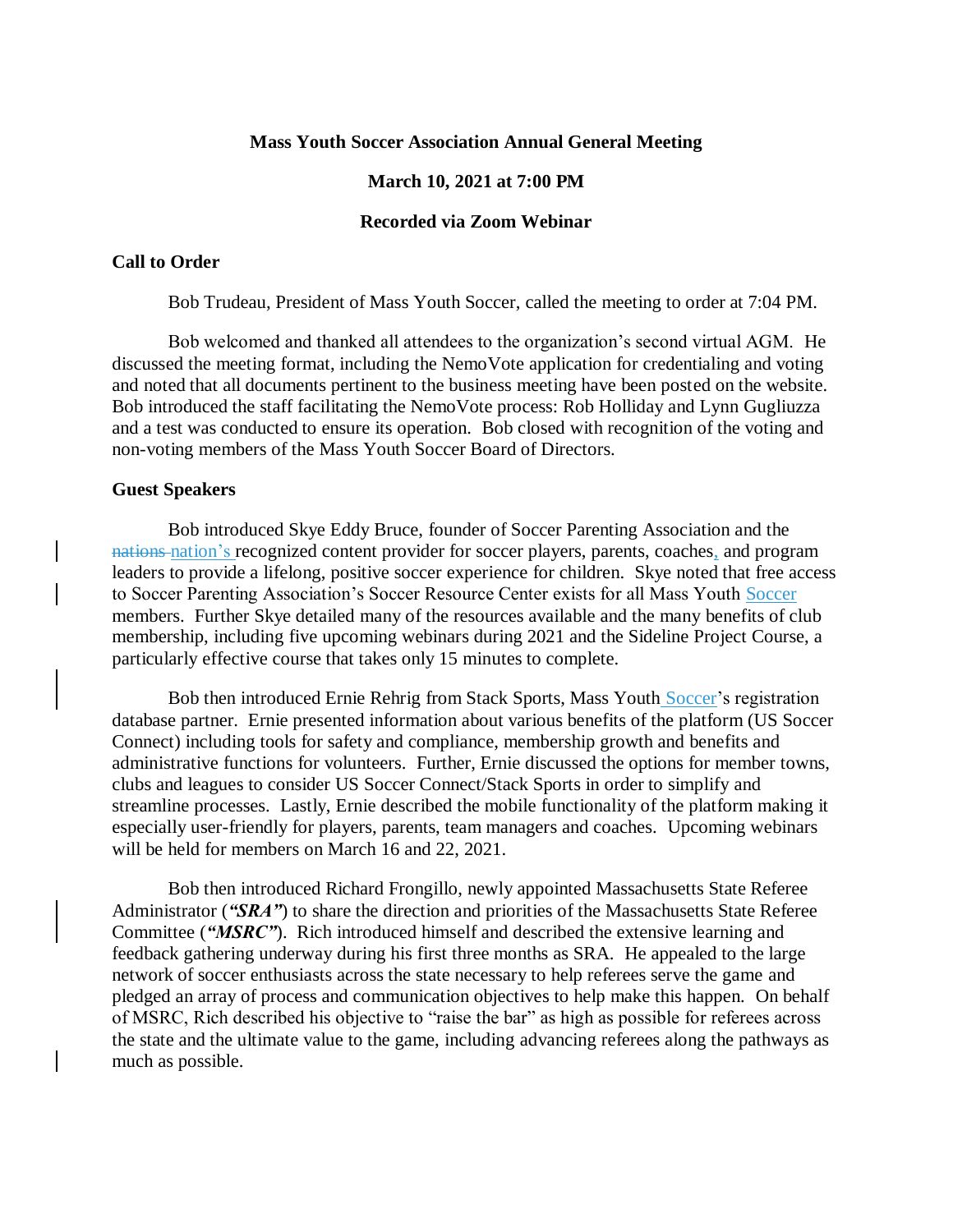## **Credential Report**

Secretary Caryn Goulet provided the credentials report which is the traditional method of establishing a quorum and establishes minimum voting thresholds. Note that the virtual meeting format results in some minor fluctuations in attendance during the course of the meeting due to attendee connectivity issues and tardiness. Caryn noteding that 7.5% of the membership (i.e., Member organizations, affiliated Leagues, and Directors) establishes a quorum. With a total voting membership of 338; a 7.5% quorum equals 26 voting delegatesDelegates. Out of 69 delegates Delegates registered; 47 were present which satisfied the quorum requirement for a meeting. The 47 voting delegates represented a weighted vote of 140 in total. Caryn noted that constitutional amendments require a 2/3 majority approval, which equals 94 votes; and bylaw amendments require a simple majority approval, which equals 71 votes. The credentials report was accepted without objection.

## **2020 AGM Minutes & 2021 Special Meeting Minutes**

Having been distributed and posted with appropriate advance notice and having received no questions, comments, or concerns, Bob noted that both the 2020 AGM minutes and the 2021 Special Meeting minutes were considered approved by general consent.

## **Unfinished Business**

None

### **Financial Report**

Treasurer Thomas Ringler extended a special thank you to Tara Petricca and previous Treasurer Derek Smith for helping to make his transition-onboarding smooth. He reminded attendees that the financial reports had been distributed and posted with appropriate advance notice of the meeting. Thomas noted the impact of COVID on both expenses and revenue and gave special recognition to the state office staff for their cost-saving efforts. Thomas answered questions about credit obligations from GPS and also noted that Mass Youth Soccer applied for and receive two rounds of PPP loans; : one during 2020 and one during 2021.

### **Programs and Services Report**

Executive Director Mike Borislow welcomed all attendees and noted that the programs and services reports were distributed and posted with appropriate advance notice.

### *Executive Director Report*

Mike highlighted some of the many impacts of COVID on the sport of soccer during the past twelve months noting that, but for the extreme effort of the entire Mass Youth staff who buckled down during this time Mass Youth would not have fared as well as it did. The staff expanded virtual programming, online education, member outreach all while working on reduced hours. Mike also recognized Technical Department member Loy Urbina's long service to the sport and organization which came to a close at the end of 2020 when he announced his retirement. Mike also shared Mass Youth Soccer's new COVID HUB site, a centralized location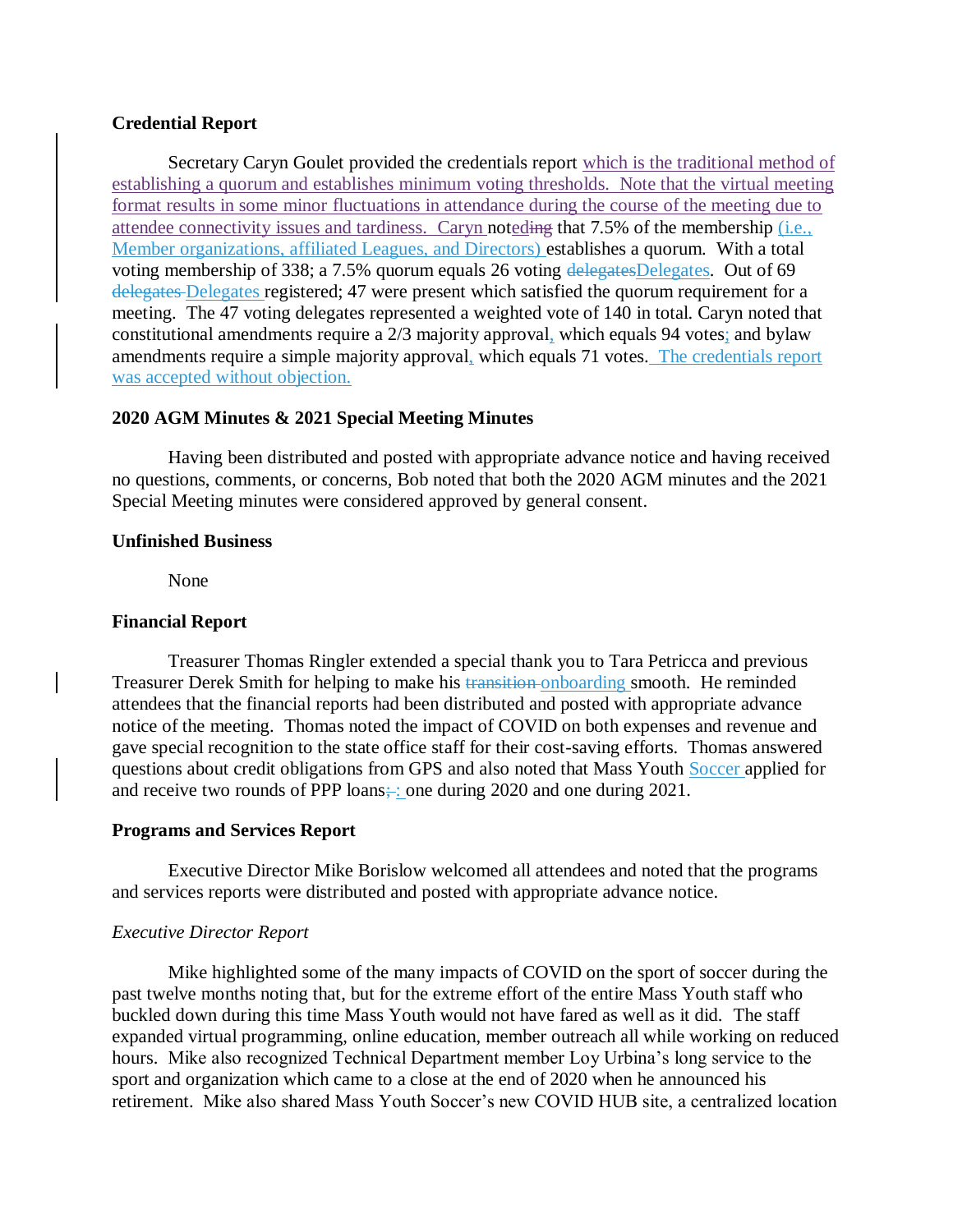for historical and ongoing COVID information and an upcoming virtual Mass Youth Soccer Q&A Session to be held on March 25, 2021. Lastly, Mike noted expectations from the Commonwealth to move into Phase 4 reopening status in the near future.

## **Selection of Officers**

Bob thanked the members of the Nomination Committee: Chair Janet Gargan, Caryn Goulet, Tom Parker (President of South Coast Soccer League) and Steve Robinson (former President of the Northeast Soccer League. Bob then congratulated the slate of nominees who are considered selected by acclamation as follows, ahl all selected to a four-year term ending in 2025:

ExecUtive Executive Vice President

David Amidon

Class D At-large Director (3 positions)

Alex Macpher3onMacpherson

Tony Loftis

Sean NedbeleNdebele

## **C/onstitution and By-Laws**

Bob thanked the Governance Committee of David Amidon, Steve Smoller, and Lori Jimenez who did the work to prepare, recommended recommending and putting forth for consideration both of today's Constitutional and Bylaw changes.

As an update to the previous credentials report, Caryn reported that additional delegates Delegates had subsequently logged in after the initial credentials report was accepted, bringing so the representative weighted vote during this section of the meeting wasto 143. For Constitutional amendments requiring a 2/3 majority approval, that means 95 votes wotld be required. For Bylaw amendments requiring a simple majority approval, that means 72 votes would be required. The updated credentials report was accepted without objection.

Motion by Howie Blatt, second by Jared Scarpaci to amend the Association's Constitution to update various provisions to reflect current Association practice, to correct certain obsolete and incorrect provisions and references, and to make consistent usage and defined terms, all as reflected in the form of the changes to the Association's Constitution as presented to this meeting. Motion passed 151 yea, 1 nay and the actual, numerical results of attendees who chose to vote was screen-shared during the meeting. [NTD: if the updated credentials report shows total weighted voting of 143, how can there have been cast 152 votes?]

Motion by David Dalrymple, second by Janet Gargan to amend the Association's Bylaws to update various provisions to reflect current Association practice, to correct certain obsolete and incorrect provisions and references, and to make consistent usage and defined terms, all as